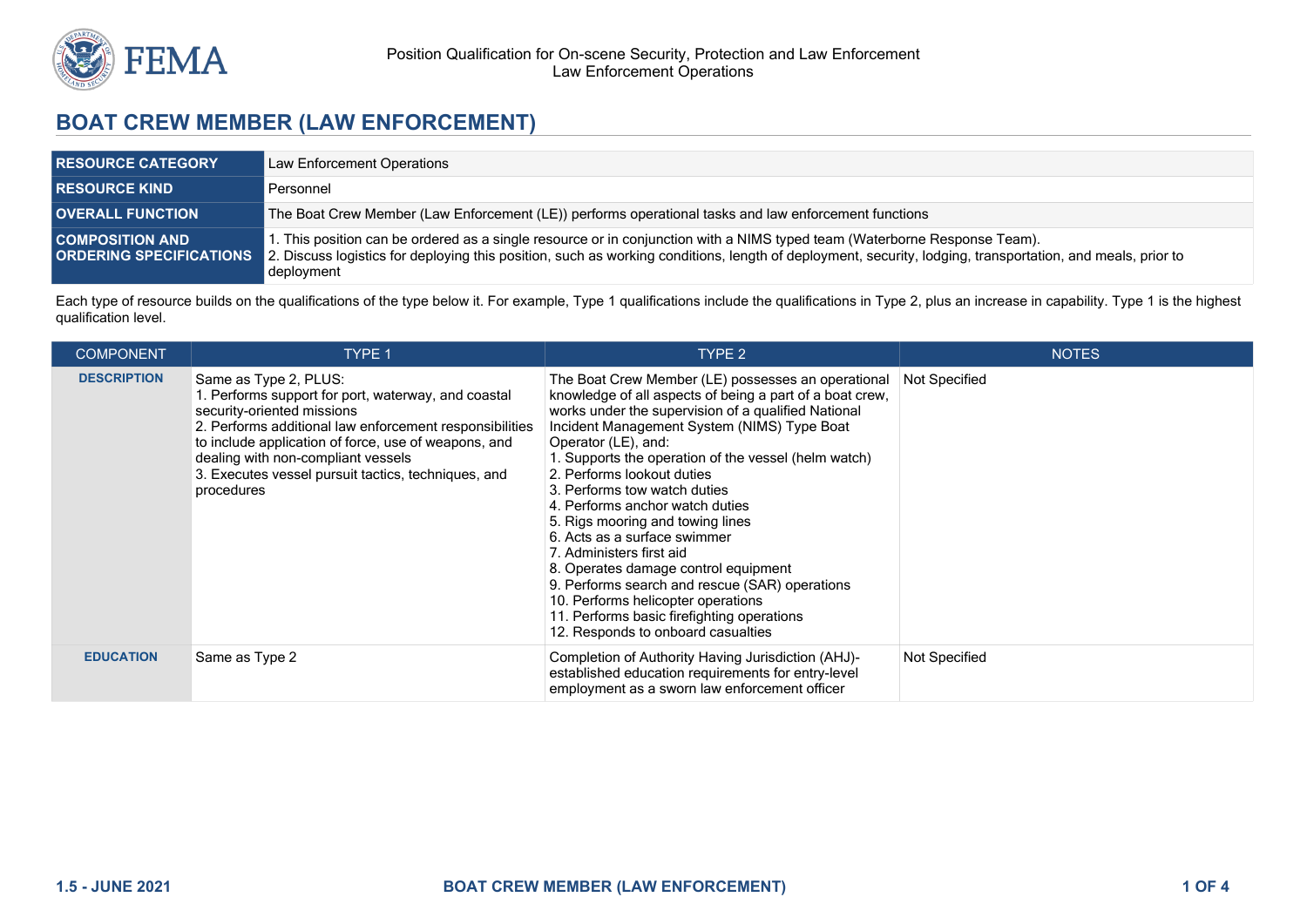

#### Position Qualification for On-scene Security, Protection and Law Enforcement Law Enforcement Operations

| <b>COMPONENT</b>  | TYPE 1                                                                                                                                                                                                                                                                                                                                                                                                                                                                                                                                                                                                         | TYPE 2                                                                                                                                                                                                                                                                                                                                                                                                                                                                                                                                                                                                                                                                                                                                                                                                                                                                                                                                               | <b>NOTES</b>  |
|-------------------|----------------------------------------------------------------------------------------------------------------------------------------------------------------------------------------------------------------------------------------------------------------------------------------------------------------------------------------------------------------------------------------------------------------------------------------------------------------------------------------------------------------------------------------------------------------------------------------------------------------|------------------------------------------------------------------------------------------------------------------------------------------------------------------------------------------------------------------------------------------------------------------------------------------------------------------------------------------------------------------------------------------------------------------------------------------------------------------------------------------------------------------------------------------------------------------------------------------------------------------------------------------------------------------------------------------------------------------------------------------------------------------------------------------------------------------------------------------------------------------------------------------------------------------------------------------------------|---------------|
| <b>TRAINING</b>   | Same as Type 2, PLUS:<br>Training that includes the following topics:<br>1. Law enforcement authority and jurisdiction<br>2. Maritime homeland security definitions<br>3. Threats to boat crews<br>4. Tactical control<br>5. Stopping non-compliant vessels<br>6. Limited access areas<br>7. Security zones<br>8. Escorting High Value Assets (HVA) and targets of<br>interest<br>9. Protection of stationary HVAs within a security zone<br>10. Response boat duties and basic response boat<br>tactics<br>11. Use of force and weapons use<br>12. Pursuit tactics, definitions, formations, and<br>maneuvers | Completion of the following:<br>1. IS-100: Introduction to the Incident Command<br>System, ICS-100<br>2. IS-200: Basic Incident Command System for Initial<br>Response, ICS-200<br>3. IS-700: National Incident Management System, An<br>Introduction<br>4. IS-800: National Response Framework, An<br>Introduction<br>5. Completion of one of the following:<br>a. Federal Law Enforcement Training Center (FLETC)<br>Inland Boat Operator Training (IBOT)<br>b. FLETC Marine Law Enforcement Training Program<br>(MLETP)<br>c. National Association of State Boating Law<br>Administrators (NASBLA) Boat Crew Member Course<br>or equivalent                                                                                                                                                                                                                                                                                                       | Not Specified |
| <b>EXPERIENCE</b> | Same as Type 2, PLUS:<br>Knowledge, Skills, and Abilities:<br>1. Demonstrated weapons proficiency from a maritime<br>asset<br>2. Ability to identify threats to boat crews                                                                                                                                                                                                                                                                                                                                                                                                                                     | Knowledge, Skills, and Abilities:<br>1. Knowledge of SAR mission concepts, helicopter<br>interface operations, and stern and alongside towing<br>methods and procedures<br>2. Using survival equipment, ropes and lines,<br>communications equipment, nautical charts, navigation<br>equipment, and electronic waterway surveillance<br>equipment<br>3. Basic boat handling, rigging fenders, mooring a boat,<br>anchoring a boat, and identification of navigation lights<br>and sound signals<br>4. Man overboard pick up and recovery<br>5. Ability to analyze and integrate information, solve<br>problems, interpret information, communicate<br>effectively, work well with others, coordinate with others<br>to act as a team, organize, and plan<br>6. Ability to use tow lines and associated equipment,<br>survival equipment, ropes and lines, portable water<br>pumps, and fire extinguishers<br>7. Ability to assist onboard casualties | Not Specified |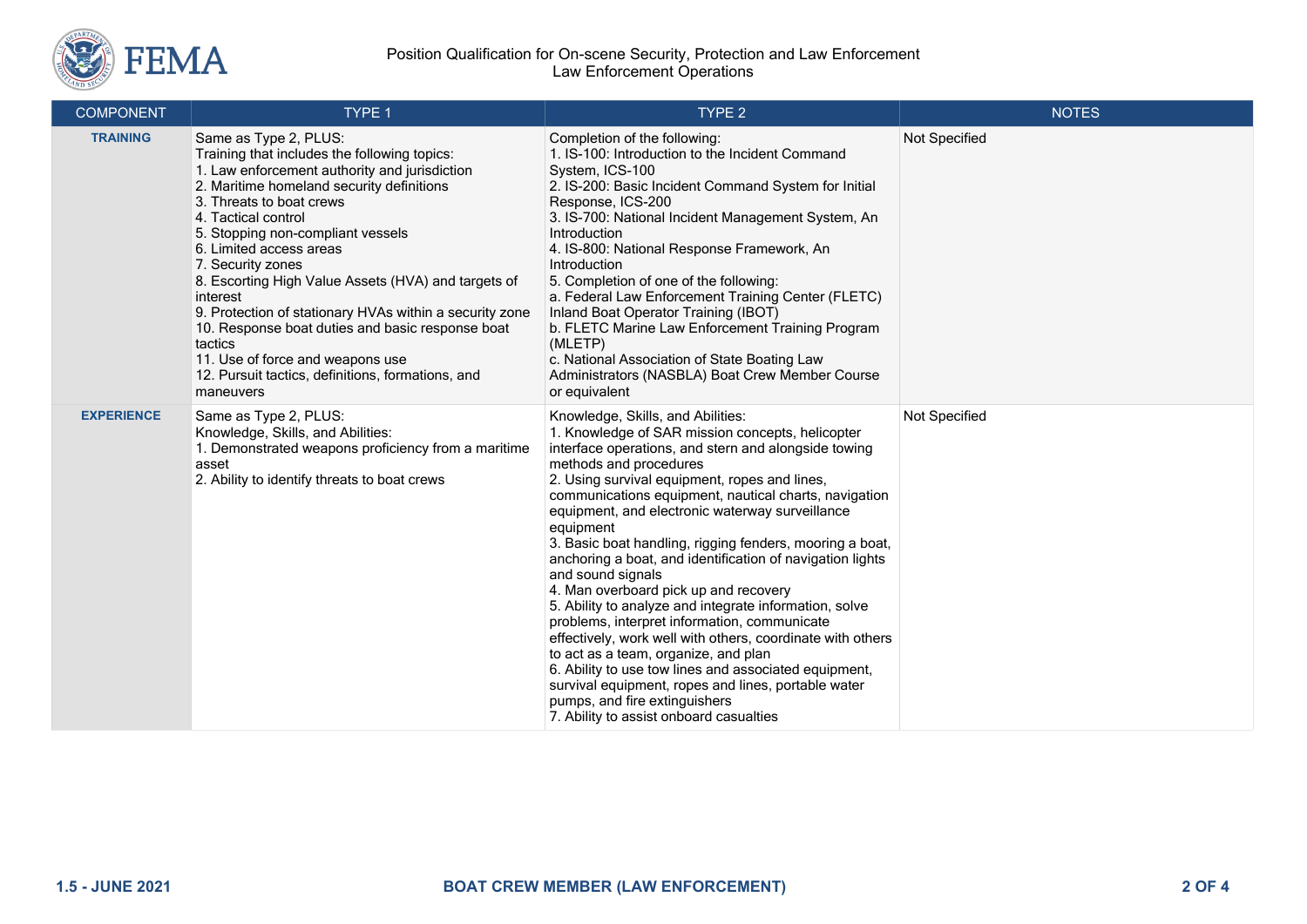

#### Position Qualification for On-scene Security, Protection and Law Enforcement Law Enforcement Operations

| <b>COMPONENT</b>                                                                                           | TYPE 1                                                                                                                                                                                                                                                                                                 | TYPE <sub>2</sub>                                                                                                                                                                                                                                                                                                                                                                                                                                                                                                                                                                                                                                                                                        | <b>NOTES</b>                                                                                                                                                                                                                                                            |
|------------------------------------------------------------------------------------------------------------|--------------------------------------------------------------------------------------------------------------------------------------------------------------------------------------------------------------------------------------------------------------------------------------------------------|----------------------------------------------------------------------------------------------------------------------------------------------------------------------------------------------------------------------------------------------------------------------------------------------------------------------------------------------------------------------------------------------------------------------------------------------------------------------------------------------------------------------------------------------------------------------------------------------------------------------------------------------------------------------------------------------------------|-------------------------------------------------------------------------------------------------------------------------------------------------------------------------------------------------------------------------------------------------------------------------|
| <b>PHYSICAL/MEDICAL</b><br><b>FITNESS</b>                                                                  | Same as Type 2                                                                                                                                                                                                                                                                                         | 1. Arduous<br>2. Minimum physical fitness and swimming standards<br>set through the Job Related Physical Ability Test<br>(JRPAT) set by AHJ<br>3. Maintain immunizations as outlined in the U.S.<br>Department of Health and Human Services Centers for<br>Disease Control and Prevention recommended Adult<br>Immunization Schedule for the United States of<br>America                                                                                                                                                                                                                                                                                                                                 | NIMS Guideline for the National Qualification System<br>(NQS) defines Physical/Medical Fitness levels for NIMS<br>positions.                                                                                                                                            |
| <b>CURRENCY</b>                                                                                            | Same as Type 2, PLUS:<br>Meet task-specific standards at least once every year<br>including the following:<br>1. Use of force exercise at the determination of the AHJ<br>2. Vessel on vessel use of force<br>3. Escorting HVAs and targets of interest<br>4. Protection of stationary or anchored HVA | 1. Meet task-specific standards at least once every year<br>including the following:<br>a. Underway hours (40 hours every year, 10 of which<br>must be nighttime hours)<br>b. Mooring evolution<br>c. Towing: 1 day and 1 night<br>d. Basic Engineering Casualty Control Exercise (1 set<br>of drills)<br>e. Man overboard recovery: 1 day and 1 night<br>2. Meet task-specific standards at least once every two<br>years, including the following:<br>a. Water survival exercise<br>b. First aid training (for example burns, hypothermia,<br>shock, cardiopulmonary resuscitation (CPR), and<br>bleeding)<br>3. Weapon qualification<br>4. Background checks as applicable law permits or<br>requires | Provider must carry out and use any background<br>checks as applicable law specifies. This may include a<br>background check completed within past 12 months;<br>sex-offender registry check; and a local, state, and a<br>local, state, and national criminal history. |
| <b>PROFESSIONAL AND Same as Type 2</b><br><b>TECHNICAL</b><br><b>LICENSES AND</b><br><b>CERTIFICATIONS</b> |                                                                                                                                                                                                                                                                                                        | Successful completion of the Law Enforcement Officer<br>Certification at the requirement of the AHJ                                                                                                                                                                                                                                                                                                                                                                                                                                                                                                                                                                                                      | Not Specified                                                                                                                                                                                                                                                           |